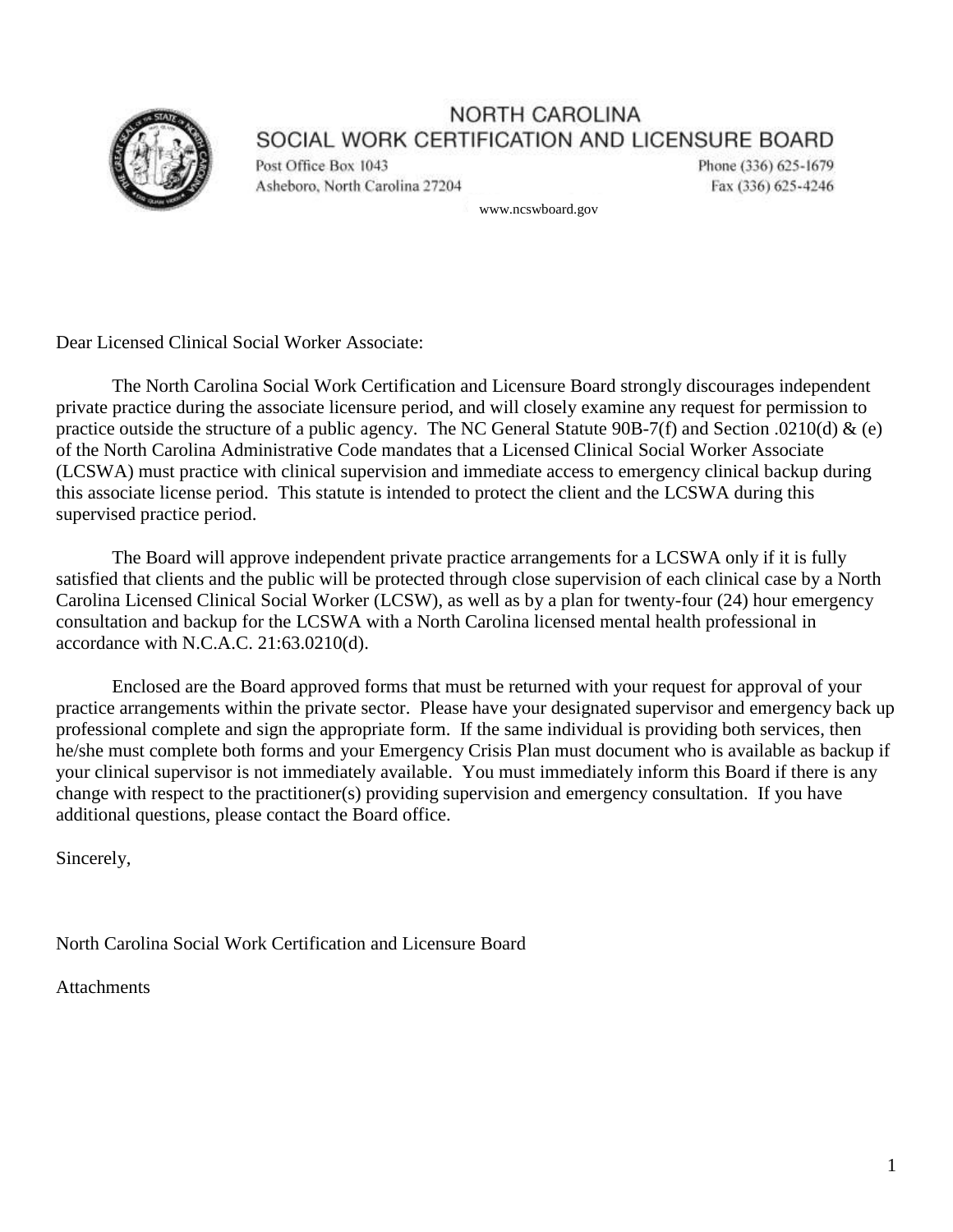

Post Office Box 1043 Asheboro, North Carolina 27204 Phone (336) 625-1679 Fax (336) 625-4246

Website: www.ncswboard.org

## **POSITION STATEMENT ON CLINICAL SUPERVISION**

#### **Purpose:**

The purpose of this position statement is to clearly define the standards of expectation the Board has for supervision of associate licensees in order to protect the public and promote high standards of supervision of professional social work practice.

## **Definition:**

Supervision is that which is provided on a regular basis, conducted no less than once every two weeks **at a rate of no less than (1) hour of supervision for every 30 hours of clinical practice.** It is an ongoing relationship designed to promote the development of responsibility, knowledge, skill, and ethical standards in the provision of clinical social work services through the exploration of client-centered material. The major focus in the supervisory process is accountability for client care within the parameters and ethical standards of the social work profession; including oversight and guidance in diagnosis and treatment of each client, review of documentation, and the provision of feedback and direction to the supervisee. Supervision is a learning process with the goal of professional growth and competent self-directed professional practice.

## **Qualifications of the Supervisor:**

The supervisor must possess a Master of Social Work degree from an educational institution with a graduate social work program accredited by the Council on Social Work Education. **The supervisor must be a North Carolina Licensed Clinical Social Worker, in good standing, with two (2) years of full-time clinical social work experience beyond the issuance of the LCSW credential.** (Please refer to [NCGS 90B and Title 21,](https://ncswboard.org/page/administrative-code.html#.0211)  [Chapter 63 of the NC Administrative Code .0211](https://ncswboard.org/page/administrative-code.html#.0211) regularly for any changes to this requirement).

The supervisor should be an active participant in ongoing professional development related to the field of social work practice and supervision. This involves staying current with professional literature, attending workshops on clinical practice and supervision, participating in advanced training seminars and peer consultation groups, and/or giving clinical social work presentations.

#### **The clinical supervisor should:**

- Model the highest ethical standards and seek to enhance the supervisee's sensitivity to and knowledge of legal and ethical standards and issues.
- Develop a supervisory contract with the supervisee that addresses frequency and cost (if applicable) of supervision, as well as access to records and confidential information.
- Insure that supervisees' clients are informed that the LCSWA is required to practice under supervision and that written consent to disclose information to the Supervisor is obtained.
- Have a clear understanding of social work practice and theory in general.
- Develop a supportive rapport with the supervisee while also maintaining an objective posture in order to effectively assess and address areas of strength as well as those needing improvement.
- Be skilled in helping the supervisee develop clinical assessment and treatment skills through review of the treatment process, therapeutic techniques, exploration of treatment options and client resources.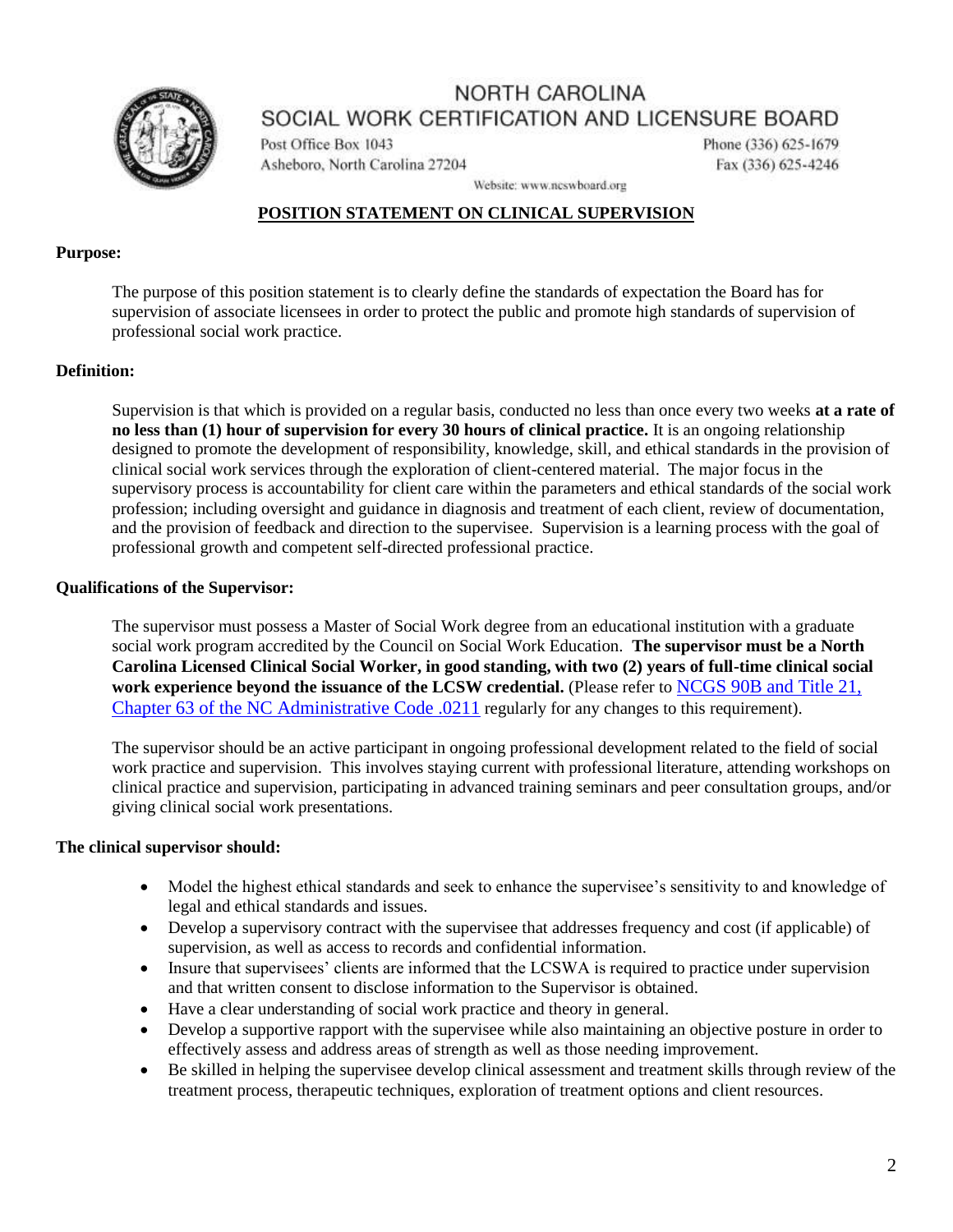- Have expertise with the supervisee's client population and with the methods of practice the supervisee is employing. This requires an understanding of issues of diversity such as race, ethnicity, culture, language, age, gender, sexual orientation and physically or mentally challenged concerns.
- Demonstrate the ability to listen with sensitivity and empathy to the supervisee's feedback regarding the supervisory process and to provide appropriate support for this.
- Demonstrate effective oral and written communication with the supervisee.
- Demonstrate the ability and willingness to deal with difficult issues and provide constructive feedback to the supervisee.
- Demonstrate an ability to recognize a supervisee's possible impairment and address this in a timely and appropriate manner with him/her, including referral when indicated.
- Recognize when it is necessary to secure consultation regarding his/her work with the supervisee.
- Assist the supervisee in developing a comprehensive emergency crisis plan that clearly outlines "immediate access" to a licensed mental health professional for emergency consultation, the hierarchy of initial contact person(s) and emergency backup contact(s).
- Model for the supervisee a commitment to the social work profession and to one's own continuing professional growth through participation in professional social work organizations and continuing education.

#### **Conflict of Interest:**

Supervision provided by the associate licensee's therapist, parents, spouse, former spouses, siblings, children, employees, or anyone sharing the same household or any romantic, domestic or familial relationship shall not be acceptable toward fulfillment of licensure requirements due to conflict of interest.

For the purpose of this section, a supervisor shall not be considered an employee of the associate licensee if the only compensation received by the supervisor consists of payment for actual supervisory hours.

A supervisor currently under sanction by this Board due to a disciplinary proceeding is not eligible to supervise an associate licensee. A supervisor formerly disciplined by any professional credentialing body, including this Board, or professional organization may not provide supervision without the explicit written permission of the Board [Reference 21 NCAC 63 .0211(a)(2)].

## **POSITION STATEMENT ON INDEPENDENT/PRIVATE PRACTICE FOR THE LCSWA**

The NCSWCLB strongly discourages independent private practice by associate licensees (LCSWA) and will closely examine practice outside the structure of a public agency. [NC General Statute 90B-7 \(f\)](https://ncswboard.gov/statute/) and [Section .0210 \(d\) & \(e\)](https://ncswboard.gov/administrative-codes/#.0210) of the North Carolina Administrative Code both mandate that a Licensed Clinical Social Worker Associate (LCSWA) must practice with appropriate clinical supervision and immediate access to emergency clinical backup during this associate licensure period. This statute is intended to protect the client and the LCSWA during the supervised practice period.

The Board will not approve practice arrangements for a LCSWA unless it is fully satisfied that clients and the public will be protected through close supervision of each clinical case by a Licensed Clinical Social Worker who holds an MSW from a CSWE accredited school of social work. The clinical supervisor assumes responsibility along with the LCSWA for the assessment for treatment, diagnosis, treatment planning, clinical interventions, appropriate use of the treatment relationship, referrals, case documentation, reports, collateral contacts, termination of treatment, and all other such activity for each client case under the care of the LCSWA.

In addition to supervision the Board must be satisfied that there is a plan for 24 hour emergency consultation and backup for the LCSWA with a NC licensed mental health professional. The Board expects the mental health practitioner (which may be the clinical supervisor), with the associate licensee to develop a crisis management plan that would provide the LCSWA licensee with immediate access to emergency backup and consultation.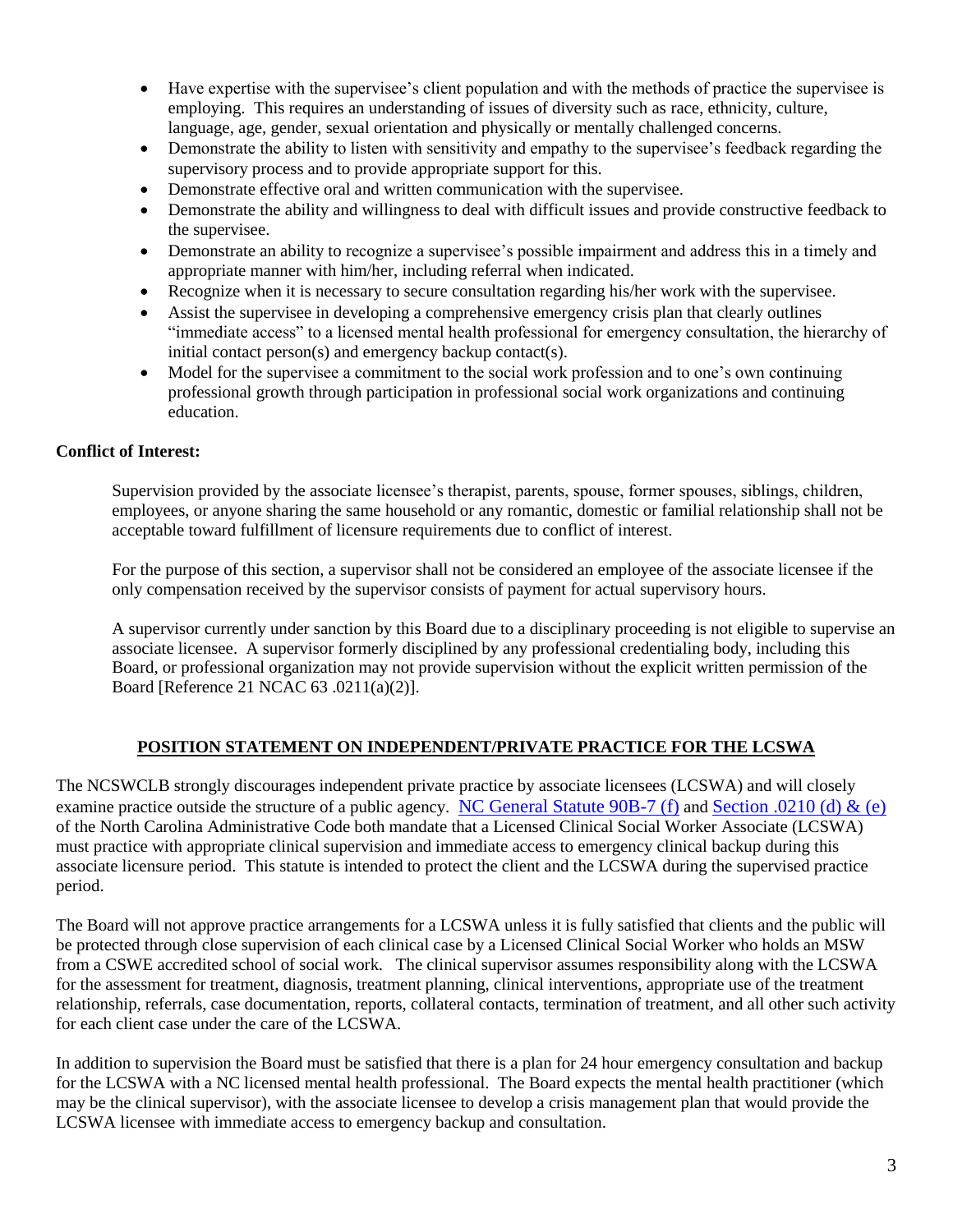------------------------------------------------------------------------------------------------------------------- All LCSWA licensees need to describe and submit to the Board your emergency crises plan on a separate piece of paper or on the attachment provided.

#### **TO BE COMPLETED BY THE LCSW CLINICAL SUPERVISOR ONLY AFTER READING THE POSITION STATEMENT ATTACHED TO THIS DOCUMENT- PLEASE DETACH AND RETURN THIS PORTION**

| Print supervisor's name                                                                                                                                                                                                                                                                                                                                                                                                             |             |                                                                                |          |  |  |
|-------------------------------------------------------------------------------------------------------------------------------------------------------------------------------------------------------------------------------------------------------------------------------------------------------------------------------------------------------------------------------------------------------------------------------------|-------------|--------------------------------------------------------------------------------|----------|--|--|
|                                                                                                                                                                                                                                                                                                                                                                                                                                     |             | $\frac{\text{clinical supervision}}{\text{Print supervised's name}}$ , LCSWA # |          |  |  |
| I have read and agree to comply with the NCSWCLB Position Statement on Clinical Supervision and the NCSWCLB<br>Position Statement on Independent/Private Practice for the LCSWA. In so doing, I acknowledge that I am responsible for<br>understanding the LCSW Associate licensure process and may be contacted by the Board regarding matters of supervision<br>of the above-named licensee.<br>Supervisor's Contact Information: |             |                                                                                |          |  |  |
| <b>Mailing Address</b>                                                                                                                                                                                                                                                                                                                                                                                                              | <b>City</b> | <b>State</b>                                                                   | Zip code |  |  |
| <b>Place of Employment</b>                                                                                                                                                                                                                                                                                                                                                                                                          |             |                                                                                |          |  |  |
| Daytime telephone number                                                                                                                                                                                                                                                                                                                                                                                                            |             | <b>Evening telephone number</b>                                                |          |  |  |
| Supervisor's signature                                                                                                                                                                                                                                                                                                                                                                                                              |             | Date                                                                           |          |  |  |

In accordance with [T21: Chapter 63.0210\(c\) & \(d\)](https://ncswboard.gov/administrative-codes/#.0210) of the NC Administrative Code, this form must be completed and received in the Board office along with the Emergency Crisis plan, prior to the associate licensee engaging in clinical practice, and to avoid delay in processing LCSWA Six-Month Review documentation.

#### **YOU MAY ATTACH A WRITTEN EMERGENCY CRISIS PLAN OR USE THE DOCUMENT PROVIDED HEREIN.**

**The Board requires that supervisor(s) be familiar with the associate licensure process and the Board's expectations regarding the supervision of associate licensees. For your convenience and reference information is provided on the Board's website [www.ncswboard.org]. Please initial below that you have reviewed the following:**

- \_\_\_\_\_All LCSW Associate licensees shall submit reports of their clinical social work experience and supervision on the appropriate Board form(s) every six months for review. A case narrative shall be maintained on file with the LCSW Supervisor and available to the Board upon request. LCSWA licensees who have not been providing clinical services must still report to the Board on schedule advising the Board of no clinical practice during the six-month period.
- I am aware that the [Statute](https://ncswboard.gov/statute/) and [Rules](https://ncswboard.gov/administrative-codes/) governing social work practice in North Carolina are posted on the Board's website for my reference.
- I am aware that the [Supervision Manual](https://ncswboard.gov/wp-content/uploads/2021/10/Supervision-Manual_FINAL2021.09.22.pdf) is posted on the Board's website as a guide for supervising LCSW Associate licensees.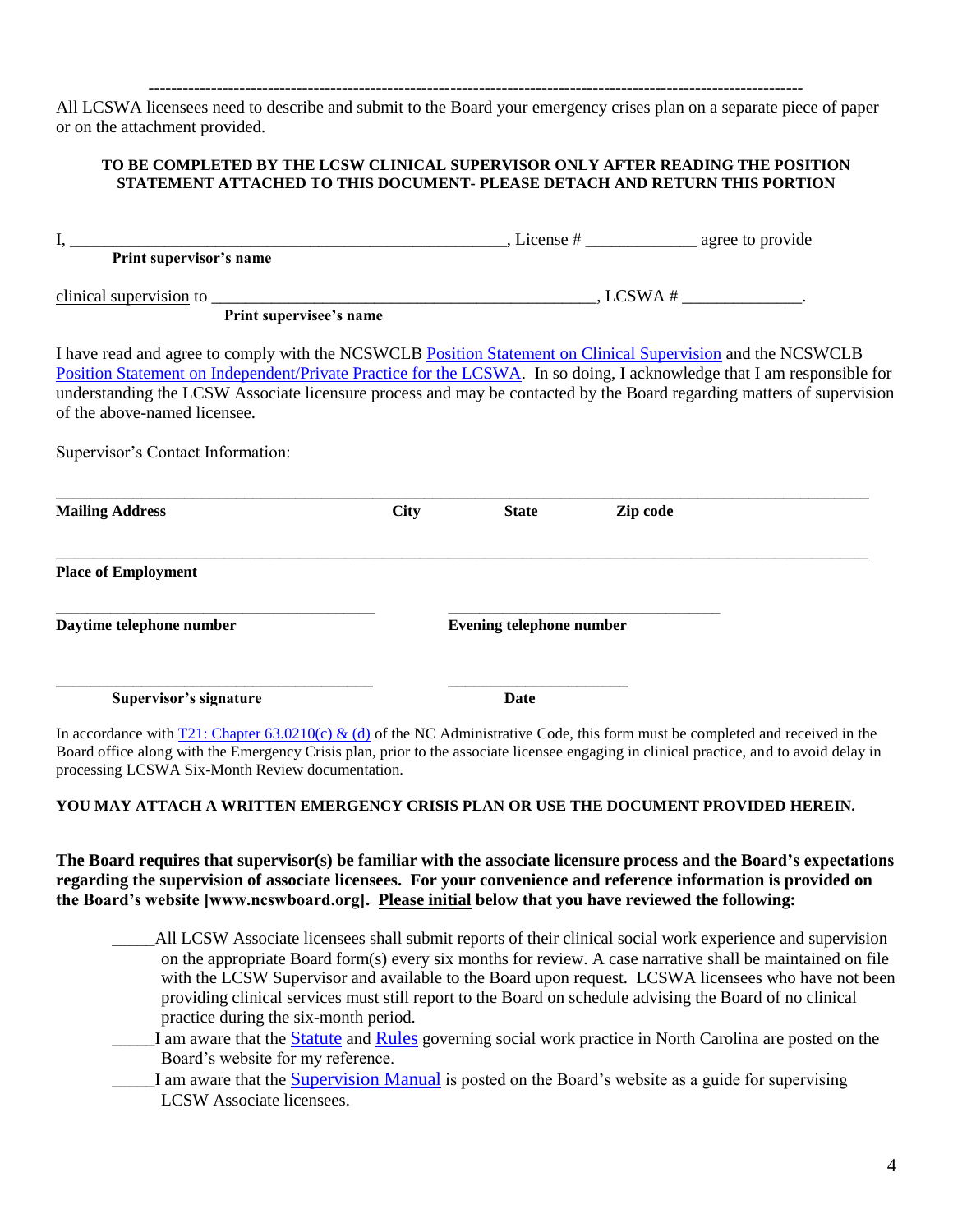# **Emergency Crisis Plan**

[Required of **all** LCSWA licensees **prior** to beginning clinical practice.]

Prior to engaging in clinical practice, all LCSWA (formerly the P-LCSW) licensees must submit to the Board, a written description of their Emergency Crisis Plan, regardless of practice setting, outlining who the LCSWA will contact in the event they need clinical consultation. This plan should be comprehensive and include a clearly outlined hierarchy of initial contact person(s), where they are located (onsite, offsite, etc.); and emergency back up contact(s) and where they are located, as well as estimated response time for clarification of "immediate access" as required under Title 21, Chapter 63 of the N.C. Administrative Code, Section .0210(d).

[If the Associate Licensee is practicing in more than one setting, a crisis plan must be submitted for each practice setting, along with the Employment Verification form. Any changes to the crisis plan require resubmission of a revised plan.]

Location of LCSWA Practice:

| Agency/Business Name:<br>Check applicable block: | $\Box$ Public/Govt. Agency $\Box$ Private Non-Profit $\Box$ Private For-Profit<br>□ Other (Explain) |      |
|--------------------------------------------------|-----------------------------------------------------------------------------------------------------|------|
|                                                  |                                                                                                     |      |
|                                                  |                                                                                                     |      |
|                                                  | Please describe Emergency Crisis Plan below or attach a separate piece of paper"                    |      |
|                                                  |                                                                                                     |      |
|                                                  |                                                                                                     |      |
|                                                  |                                                                                                     |      |
|                                                  |                                                                                                     |      |
|                                                  |                                                                                                     |      |
|                                                  |                                                                                                     |      |
|                                                  |                                                                                                     |      |
|                                                  |                                                                                                     |      |
|                                                  | LCSWA License #                                                                                     |      |
| <b>LCSWA</b> Signature                           |                                                                                                     | Date |
|                                                  |                                                                                                     |      |
| <b>LCSW Supervisor Signature</b>                 | LCSW License #                                                                                      | Date |
|                                                  |                                                                                                     |      |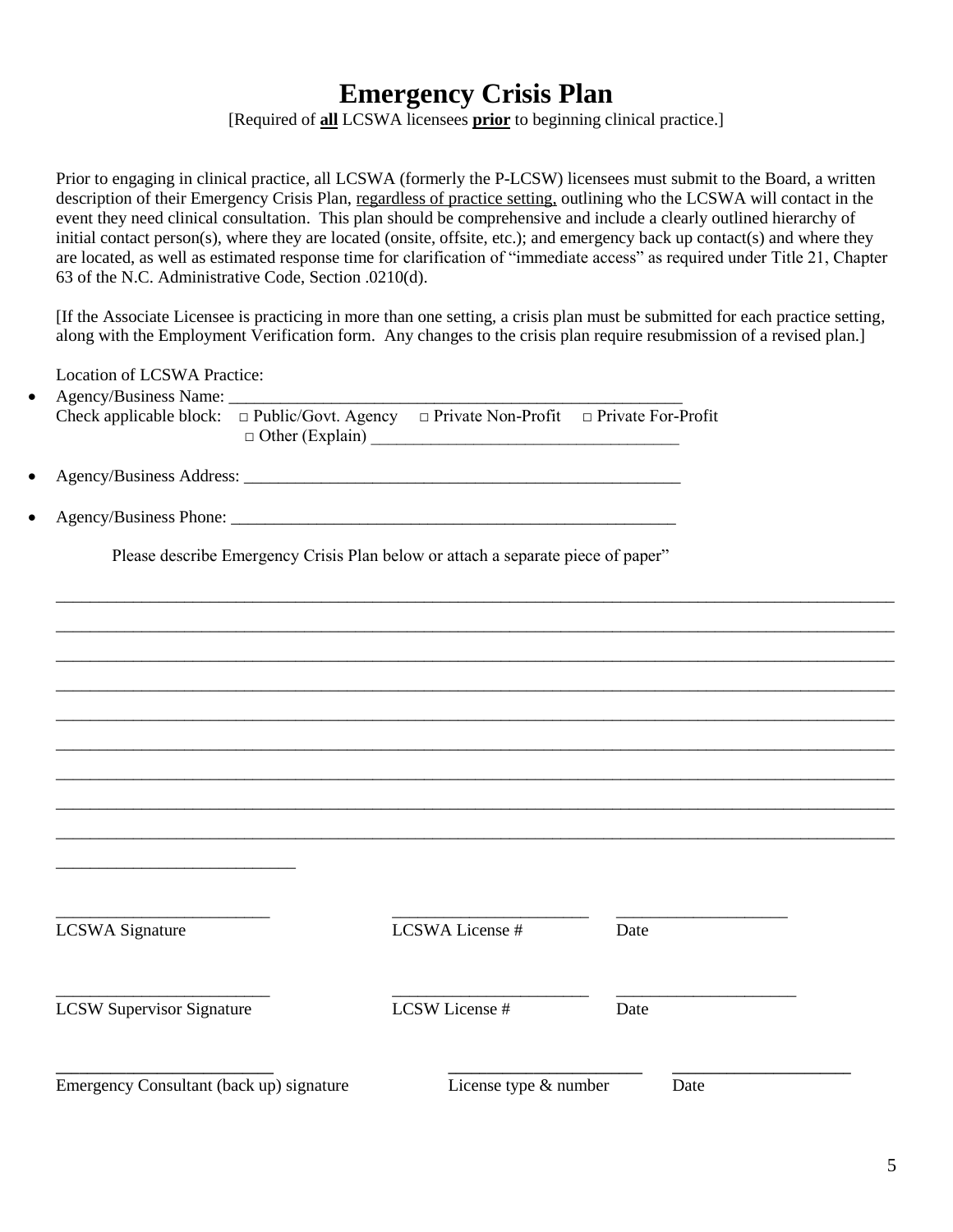

Post Office Box 1043 Asheboro, North Carolina 27204 Phone (336) 625-1679 Fax (336) 625-4246

Website: www.ncswboard.org

## **SUPERVISION FOR LICENSED CLINICAL SOCIAL WORKER ASSOCIATES IN PRIVATE PRACTICE SETTING**

The North Carolina Social Work Certification and Licensure Board strongly discourages independent private practice during the associate licensee (LCSWA) and will closely examine any request for permission to practice outside the structure of a public agency. NC General Statute 90B-7 (f) and Section .0210(d) & (e) of the North Carolina Administrative Code both mandate that a Licensed Clinical Social Worker Associate (LCSWA) must practice with clinical supervision and immediate access to emergency clinical backup during this associate licensure period. This statute is intended to protect the client and the LCSWA during the supervised practice period.

The Board will not approve practice arrangements for a LCSWA unless it is fully satisfied that clients and the public will be protected through close supervision of each clinical case by a Licensed Clinical Social Worker, who holds an MSW from a CSWE accredited school of social work and who has at least 2 years of post LCSW clinical practice experience. In addition to supervision, the Board expects there to be in place a plan for 24 hour emergency consultation and backup for the LCSWA with a North Carolina licensed mental health professional. The clinical supervisor assumes responsibility along with the LCSWA for the assessment for treatment, diagnosis, treatment planning, clinical interventions, appropriate use of the treatment relationship, referrals, case documentation, reports, collateral contacts, termination of treatment, and all other such activity for each client case under the care of the LCSWA. In addition the supervisor oversees any other professional activity, monitors and promotes increased understanding of social work ethics, encourages an appreciation for continuing education, and facilitates growth in professional identity. The Board expects to be informed by the supervisor of any problems with judgment, clinical knowledge, clinical skills, professional ethics, practice habits, or impairment of the LCSWA that may harm any client or the public.

## **Statement of Understanding for the Supervisor of a LCSWA in Private Practice Setting**

|                      | (LCSWA) for social work practice in a private setting.                                                                                                                                                                                                                                                             |  |  |
|----------------------|--------------------------------------------------------------------------------------------------------------------------------------------------------------------------------------------------------------------------------------------------------------------------------------------------------------------|--|--|
|                      | I understand the expectations of the NC Social Work Certification and Licensure Board regarding the<br>scope of supervisory responsibilities. I agree to notify the Board of any problem in clinical social work<br>practice, ethics violation, or impairment of the LCSWA that may harm any client or the public. |  |  |
|                      |                                                                                                                                                                                                                                                                                                                    |  |  |
|                      |                                                                                                                                                                                                                                                                                                                    |  |  |
|                      |                                                                                                                                                                                                                                                                                                                    |  |  |
| Daytime telephone #: |                                                                                                                                                                                                                                                                                                                    |  |  |
|                      |                                                                                                                                                                                                                                                                                                                    |  |  |